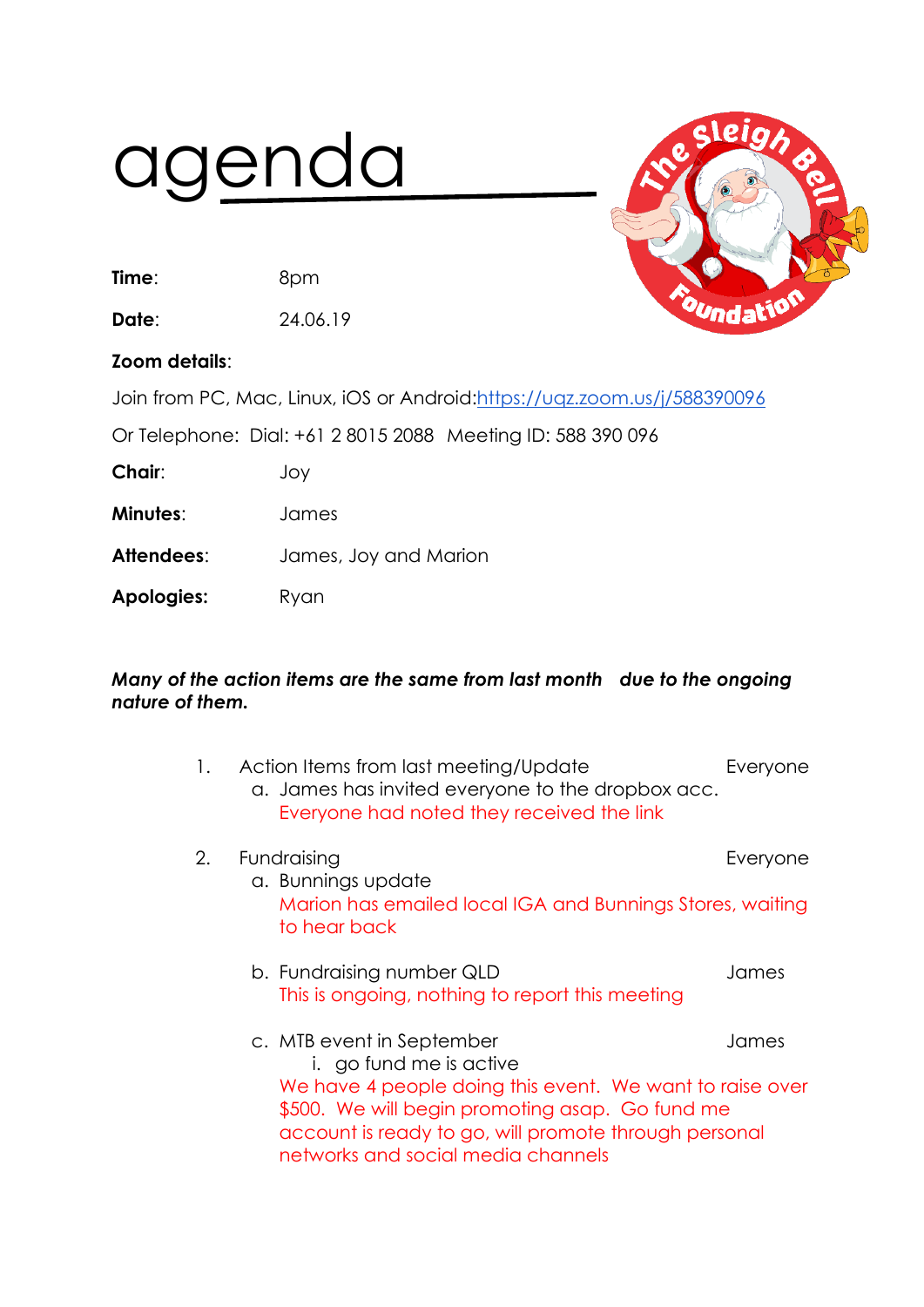- 3. Banking
	- a. We currently have \$663.68
	- b. set a clear fundraising target We have set a clear fundraising target of \$2000
- 4. Nathan selling Equip 4 Hire Venue and WW2019 issues
	- a. Joy to speak to them about 2019 WW Joy gave update that she knows there has been interest. We will speak with them to confirm that this is not an option this year due to the company being sold. Due to this we will reduce the size of WW and hold the event on the deck at Maleny Retreat.
- 5. Begin to think about 2019 WW
	- a. ideas for set up and pack down WW event will be on SATURDAY 14th Dec 2019
	- b. wrapping presents
	- c. entertainment etc (Face painting, Music
	- d. Christmas crafts

Additional: Joy will look into Logo on shirts for volunteers at the WW event so volunteers are identifiable. Joy to report back next meeting.

- 6. A.O.B
	- a. need to add minutes to website James
	- b. Go over the table again below
		- i. Chair sets Zoom and agenda (change zoom details in agenda) and add to Google Drive then emails everyone
		- ii. Minutes person just tidies up notes and sends around to everyone then adds to the website

| <b>Date</b>  | <b>Chair</b>       | <b>Minutes</b> |
|--------------|--------------------|----------------|
| <b>April</b> | James (Rizza away) | James          |
| May          | Marion             | Rizza          |
| June         | Joy                | James          |
| July         | James              | Joy            |